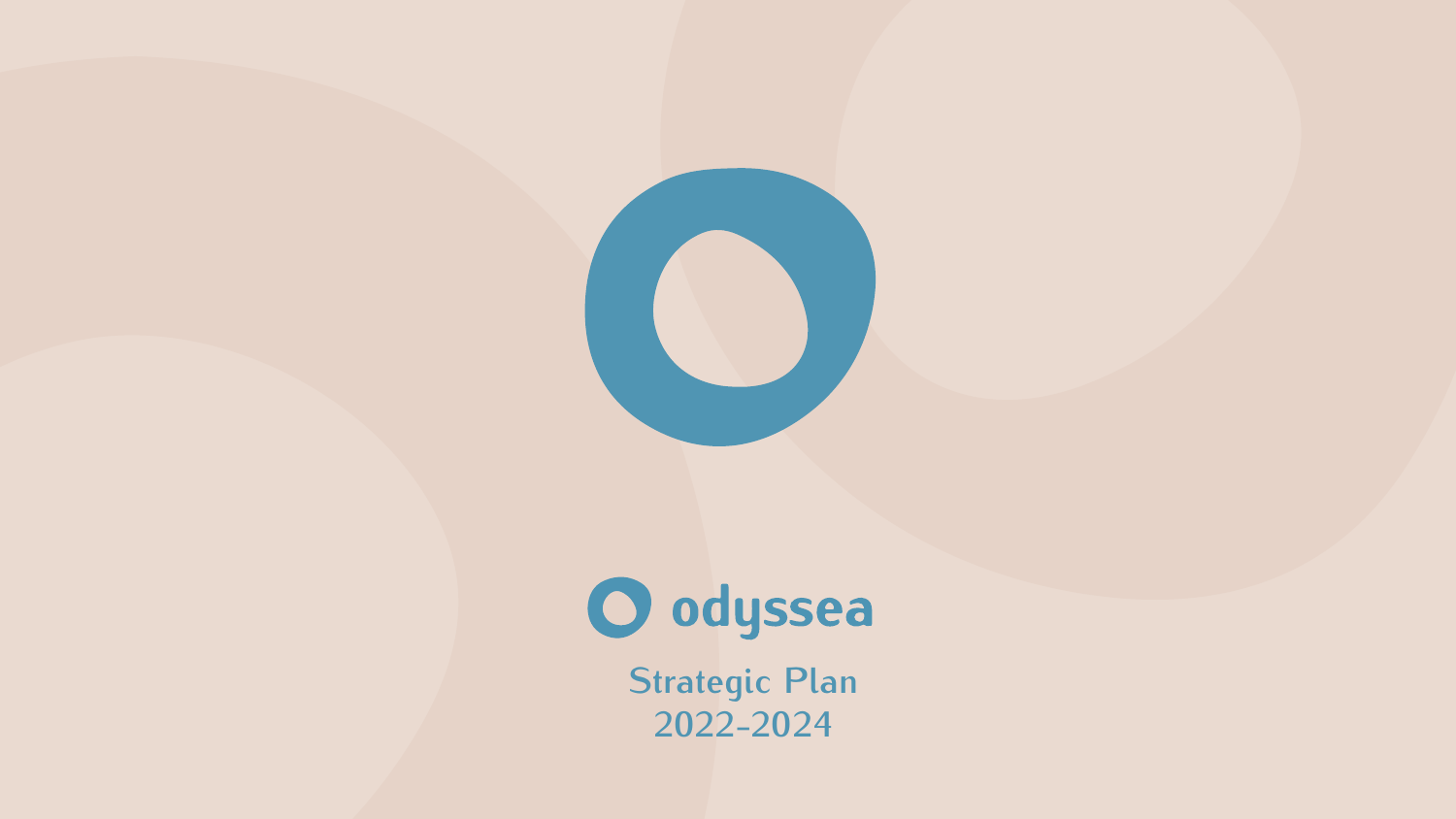

## **Positioning Statement**

Odyssea is a nonprofit organization that supports vulnerable young people with access to employment opportunities in society.

We provide tailored vocational and life-skills training along with employability services that bridge young people with the world of work, empowering them to realize their full potential.

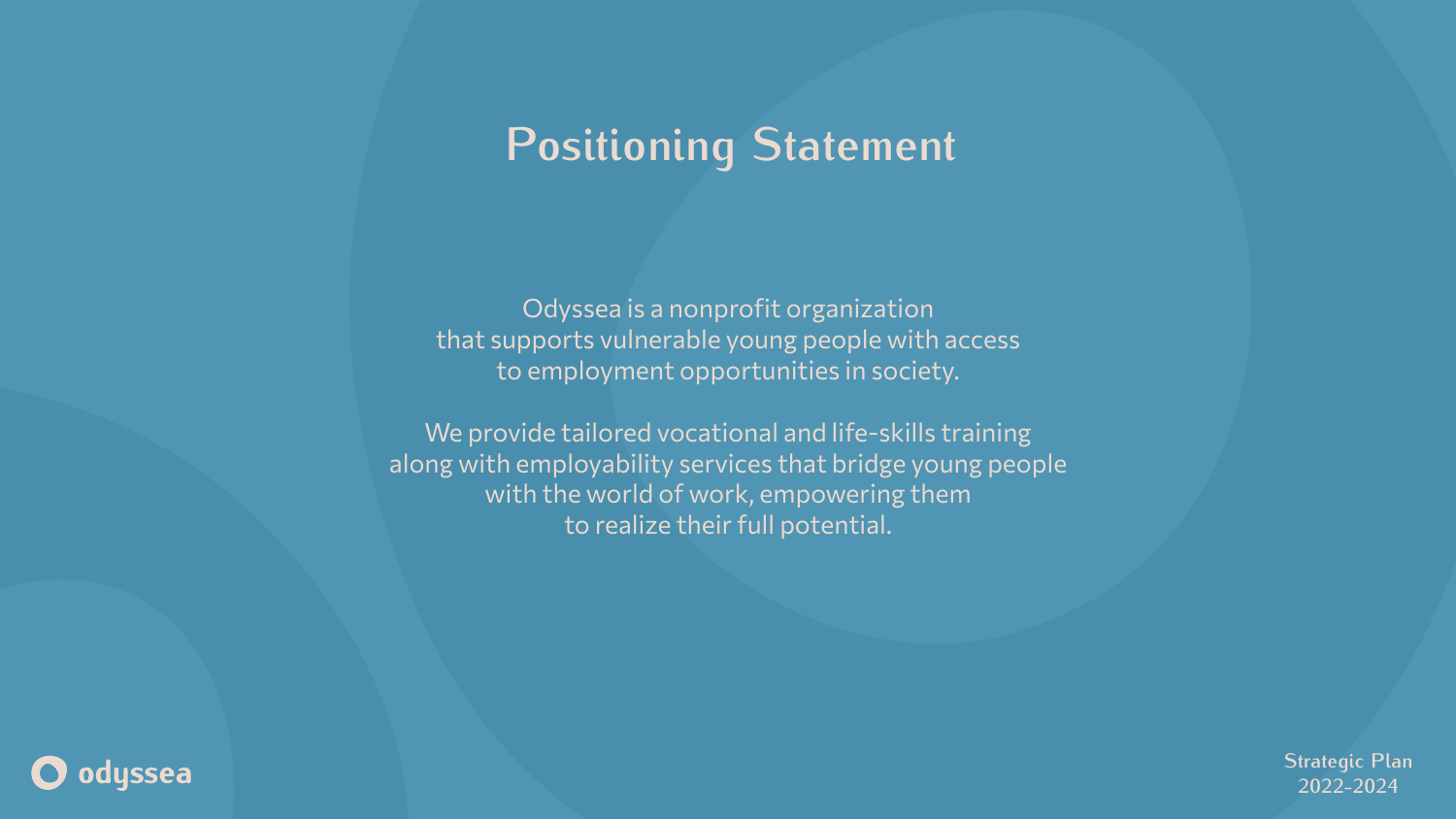

# **Why we are here**

### **Young people are the driving force of any society. They are the most vibrant, dynamic and vigorous part of it.**

They are the foundation of development and progress, the future shapers, and the fearless voices that move society forward. Young people make up over a quarter of the global population, yet they are often excluded from opportunities to learn and work, inhibiting their ability to sustain themselves and be productive members in society. Worldwide, youth unemployment rates have not changed significantly over the last decade, nor are they expected to improve significantly in the next few years.

Today, **2 in 5 young people in Greece is unemployed** and **40% of young people between 16 and 34 years old are at risk of poverty or social exclusion**. Our country holds the highest youth unemployment rate in the EU. Even when one has a job, they often remain unable to provide the basics for themselves. In-work poverty in Greece is also one of the highest in Europe and is seriously affecting the physical and mental well-being of those who experience it. Young people with low levels of education, limited job experience, a lack of basic skills and access to skills training, are therefore trapped in unemployment and poverty.

## **We work with economically and socially vulnerable young people to help them gain the skills**

**and confidence** they need to get a job, realize their goals and aspirations, and become productive members in society. We ensure that they have access to employment opportunities, and empower them to believe in their own ability to shape their future and contribute to progressing their own life and their community.

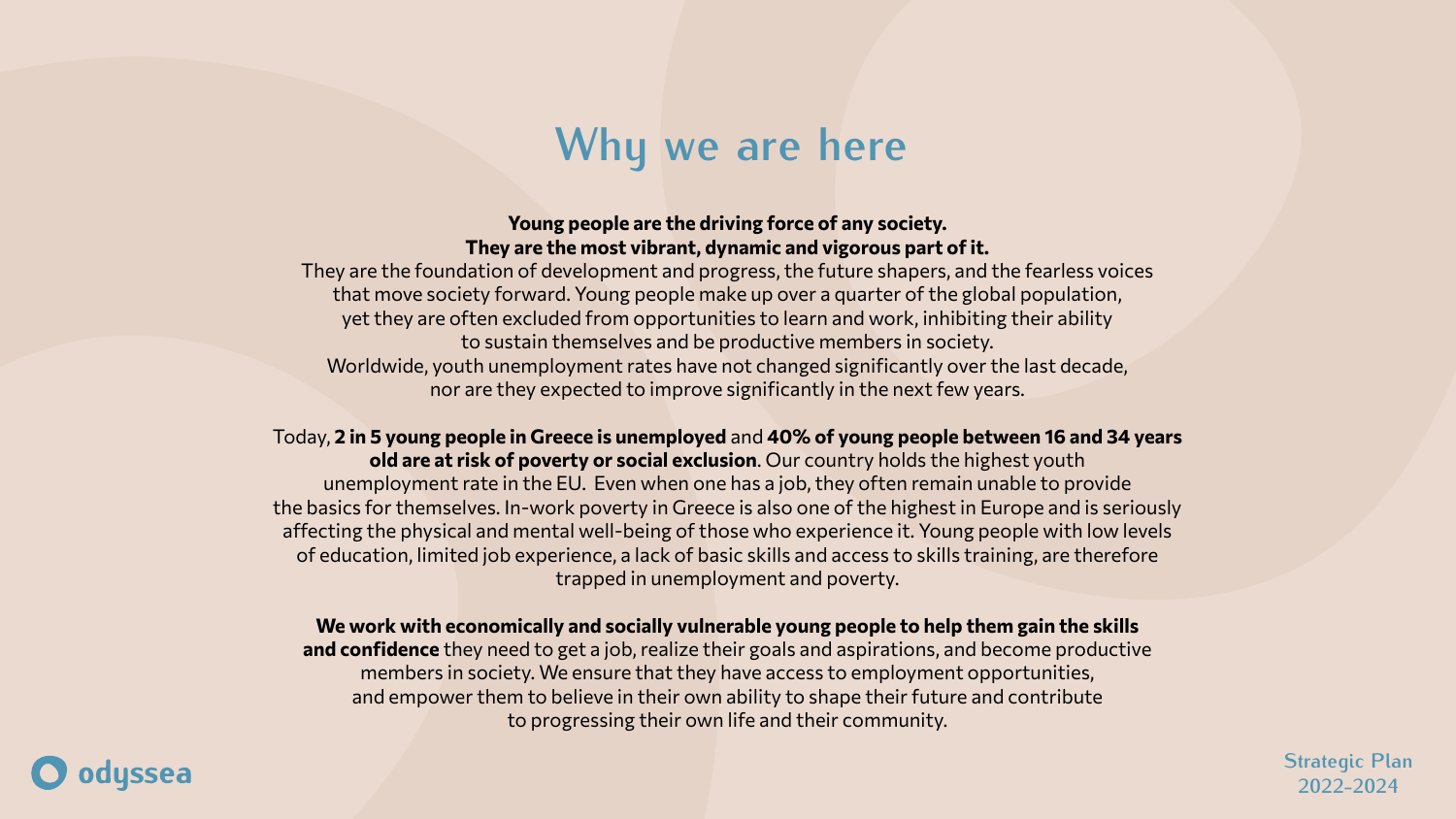

# **Our Strategic Direction**

## **Our vision Our mission**

A world where **all young people thrive**  by realizing their full potential.

To ensure that young **people have equal opportunities in society** by harnessing the power of knowledge for employment and personal development.



We put ourselves in others' shoes to fully understand their needs and aspirations.

## **Our values**

# **Resilience Compassion**

# **Integrity Innovation**

We nurture a person's ability to be strong, independent, and successful in life.

Committed to our mission, we put our values at the heart of our work.

We constantly challenge ourselves to be the best we can for the people we serve.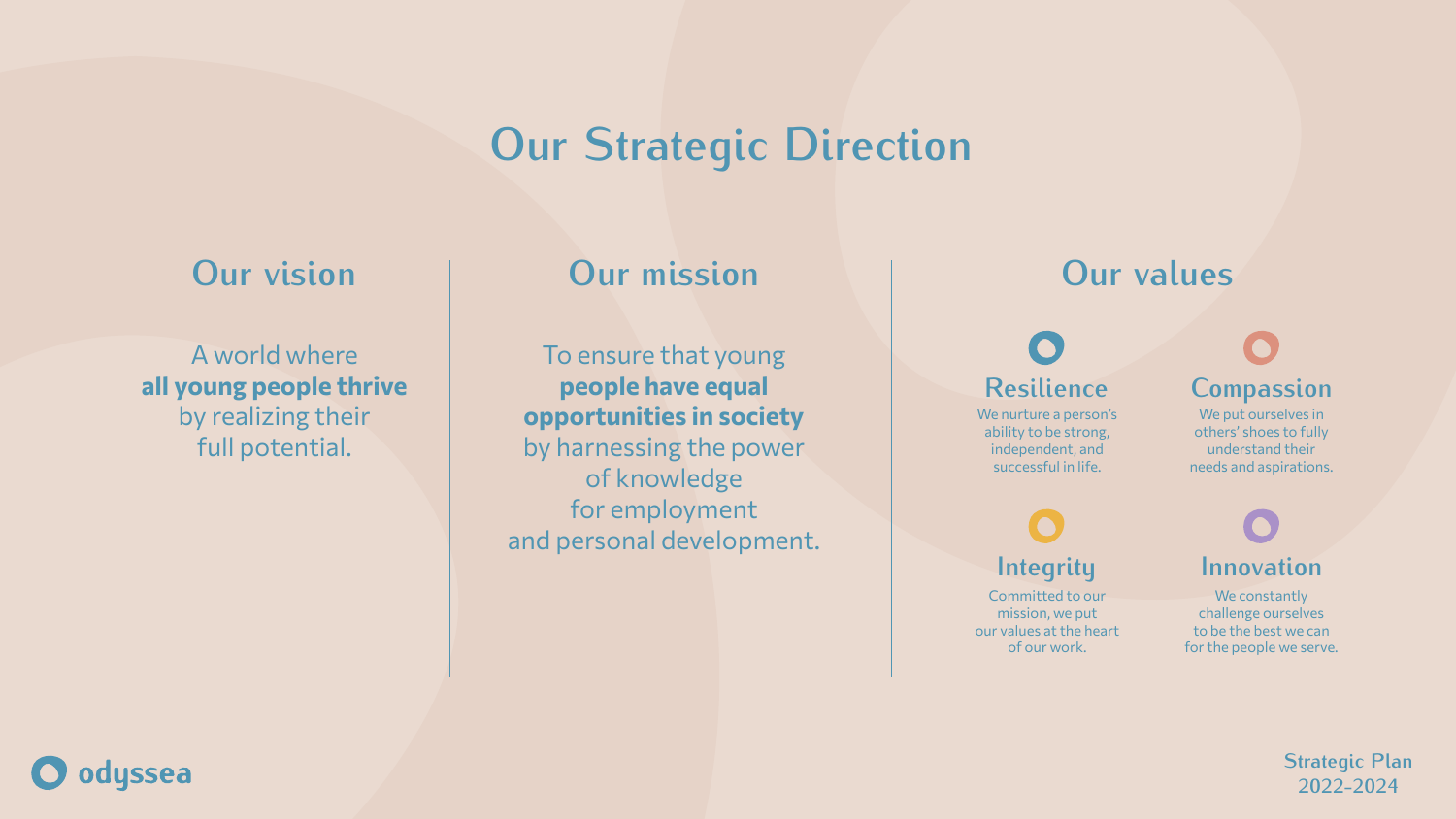

## What makes us different

## **We follow a data driven approach**

## We offer tailor made, **intensive training programs**



**We match talent with the labor market**

**We have state of the art facilities**



Using a rigorously data-driven approach, we guide our trainees and constantly improve our programs and services based on data we gather from the market, using digital tools and employability experts.

We adjust our programs to the needs of vulnerable youth and create realistic employment opportunities based on these.



We directly link our graduates to our growing network of hiring companies. Our vocational training center creates work simulation spaces that bridge theory with practice.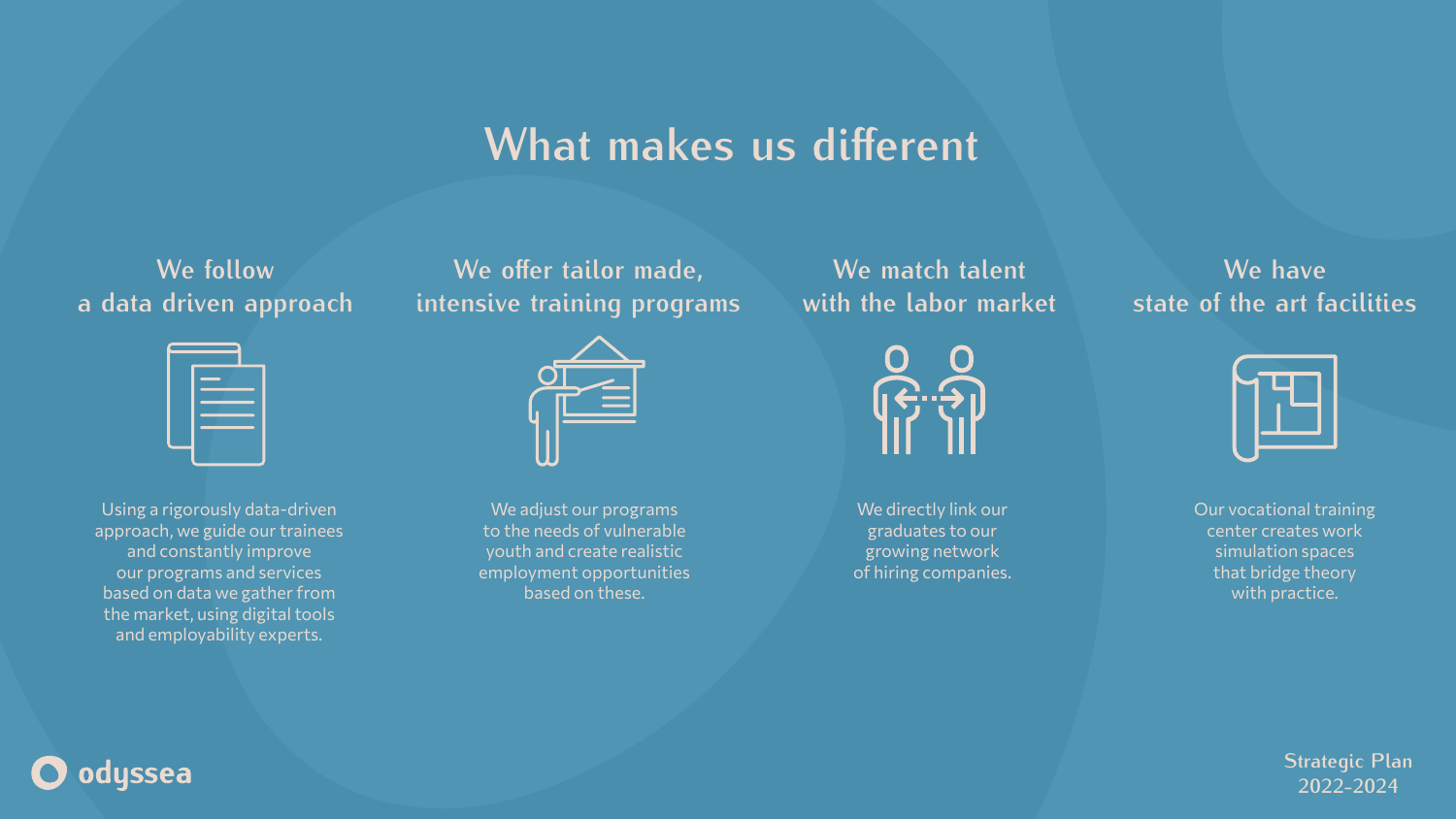









Our Objectives:

## **1. Guide 6,000 young people to find a career path that matches their traits and their aspirations**

We will offer advice and counsel to **6,000 young people** to help them understand their traits, so that they can find a career path that is fulfilling and reflects their individualities, with opportunities for advancement and improved working conditions.

## **2. Equip 1,200 young people with vocational and technical skills that will help them get a job**

**1. Personal development and empowerment** Our goal is to support socially and financially vulnerable young people to be confident and skillful so as to pursue fulfilling employment opportunities

> We will train **1,200 young people** across key market sectors, through intensive vocational and technical training, that are continuously informed by market needs to help young people get professional knowledge that they can immediately put in practice.

We will work with young people who want to get employed, advance in their work and learn new skills for a new career path by providing them with the guidance and support that they need to achieve their goals.

## **3. Empower 1,600 young people to build their self-confidence and self-awareness so that they can unlock their potential**

We will provide soft-skills training to **1,600 young people**, focusing on building confidence, leadership and entrepreneurship so as to mobilize them to take ownership of their life and their future.

We will focus on those that lack opportunities and we will create an enabling environment for them to learn and flourish, looking into their individual needs and aspirations so as to help them become strong and independent.

Through Odyssea, we aspire to support **6,000 young people,** giving them access to employment opportunities, providing tailored training, self-empowerment and orientation, so that they can be prepared to take on employment or self-employment opportunities to fulfill their goals.



# **Our Strategic Priorities**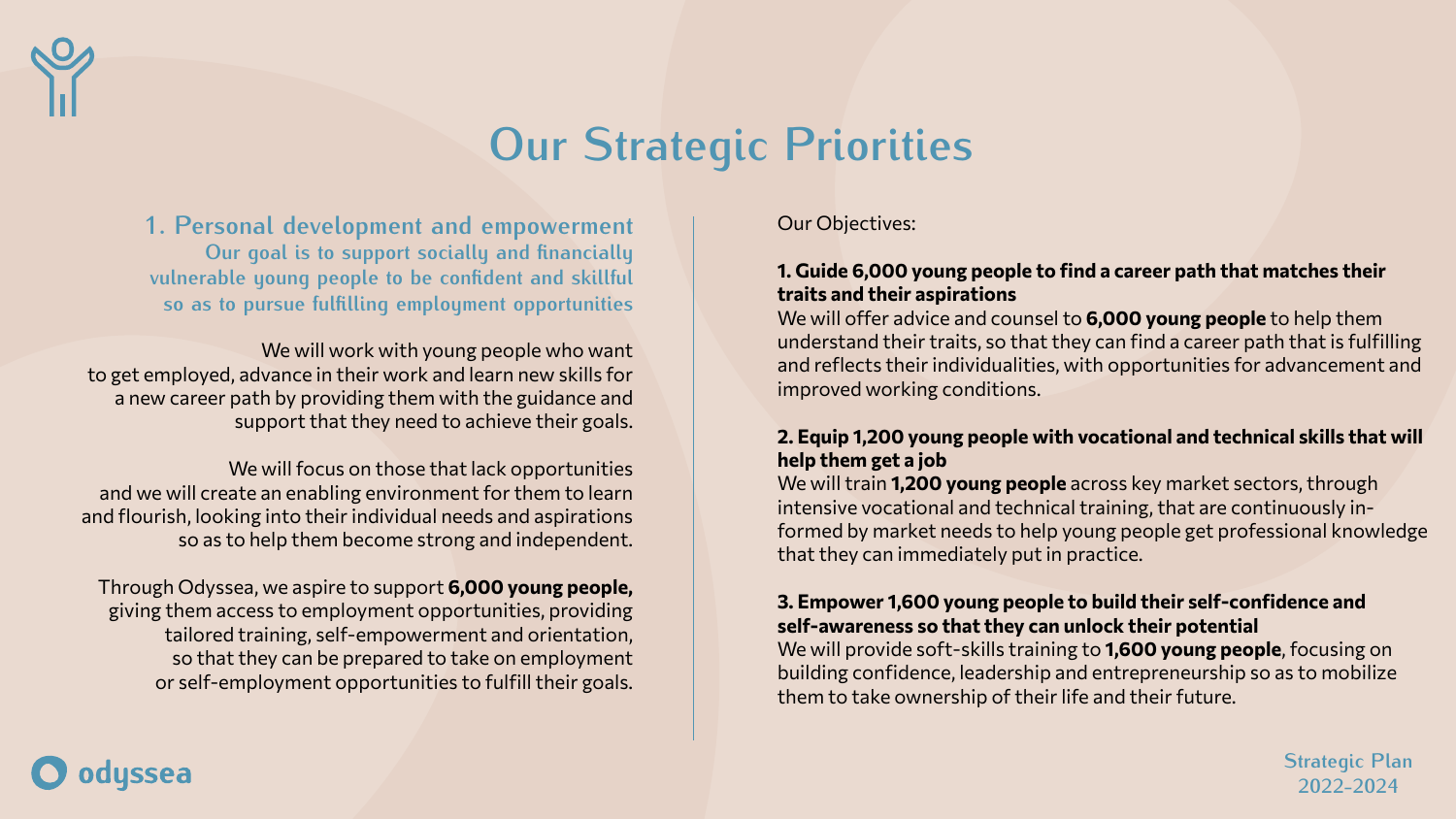



Our Objectives:

**1. Support 3,500 job seekers to prepare for job applications** We will support **3,500 young people** to prepare for job applications and help them succeed at interviews, providing appropriate training, advice and counsel.

**2. Provide opportunities to 2,000 young people to connect with employers through an expanding network of hiring companies** We will link **2,000 young people with employers** through job fairs, other events and individual networking. We expect that within the next three years, 1,000 young people will find a job.

We will work with young people who are ready for employment, to guide and support them throughout the final stage of preparation for job application and to connect them with the market.

We will focus on young people who have gone through Odyssea's capacity building program and are empowered to pursue employment opportunities and those young people who have the skills to get a job but lack the opportunity to do so.

**3. Provide guidance to young people to help them sustain their job** We will support young people who are recently employed through a one-year scheme of coaching and life skills training focused on resilience, teamwork and leadership, to make sure that they are able to keep their job and continue to develop professionally. We expect that within the next three years, **600 young people will keep their job for over one year.**

**2. Employability** Our goal is to enable socially and financially **vulnerable youth enter the world of work**

Through Odyssea, we will support **more than 3,500 young people** by connecting them with employers, preparing them to get a job and maintain it in the long-run.





# **Our Strategic Priorities**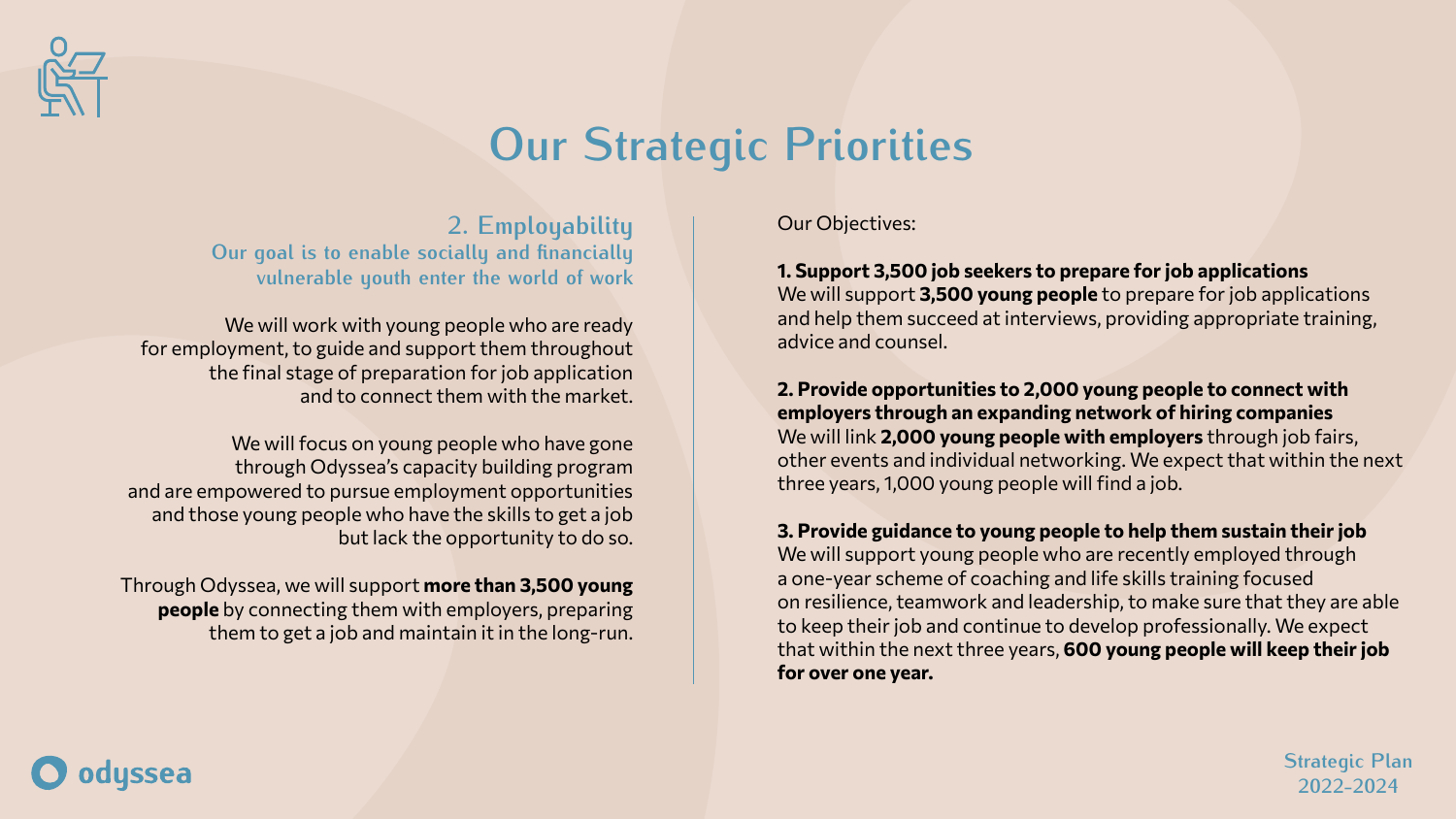





Our Objectives:

### **1. Build a broad revenue base**

We will expand our pool of donors, opening new funding streams and investing in the capacity of the organization to pursue new funding opportunities, especially in the areas of institutional funding and major donor fundraising. We will also develop income generation activities that will be part of the funding model of the organization within the coming years. Within the next three years, **we seek to raise 2,455,219€** to support the operation of the organization and the successful implementation of our program plan.

## **2. Establish an inclusive, accountable and effective governance model**

We will set up a **Board of Directors** that will help the organization implement its strategic plan and strengthen the leadership team, with enhanced ownership and a shared decision making process.

### **3. Build an efficient and inspiring organizational culture**

We will ensure that staff are supported to perform to the best of their ability and are inspired to be part of a dynamic and continuously developing team. We will seek to develop well operated teams and the appropriate systems and processes to support them.

**3. Organizational development Our goal is to build a sustainable, robust, efficient and well-coordinated organization**

We will prioritize the sustainability of our organization with robust planning and significant investment in communications and fundraising, building a clear identity and increasing our engagement with partners and donors.

We will conduct a **three-year fundraising plan** and a communication plan that will help us increase awareness for Odyssea and attract funds. At the same time, we will aim for Odyssea to maintain its dynamic profile and entrepreneurial spirit, staying well rooted in Greek society and working as an inspired and well bonded team.





# **Our Strategic Priorities**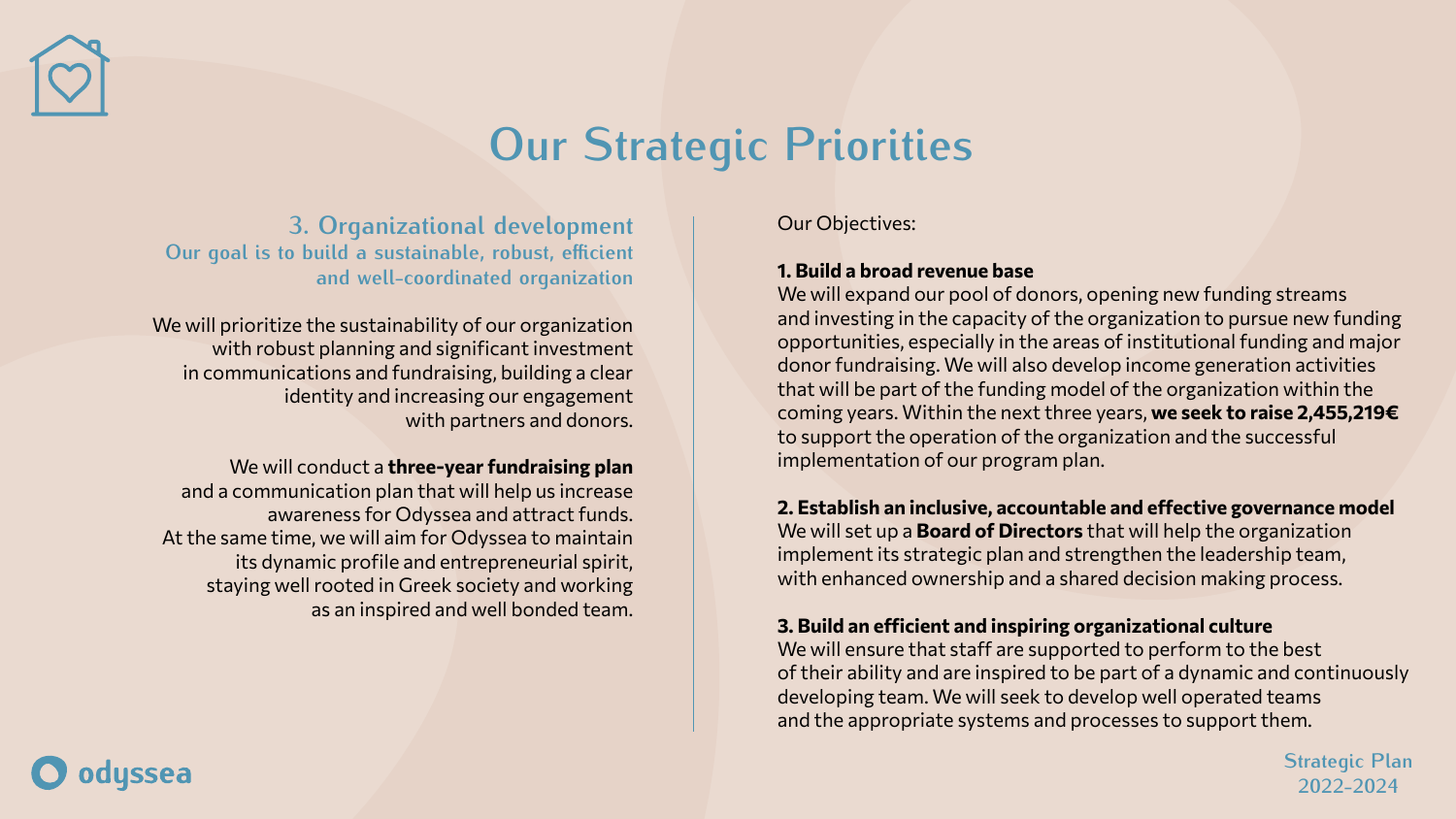This Strategic Plan entails the aspirations of the people of Odyssea; it seeks to lead the work of the organization within the next years and inspire people inside and outside Odyssea to work for the advancement of society with the power of youth. The plan intends to attract interest and attention to the most vibrant and dynamic part of our society, the young people, and especially the disadvantaged ones that lack the opportunity to be productive members of society.

As Odyssea moves forward, its staff, leadership, and governance will work together for the successful implementation of this ambitious plan and for the fulfilment of its vision and mission, to help young people thrive by realizing their full potential.



**Strategic Plan 2022-2024**